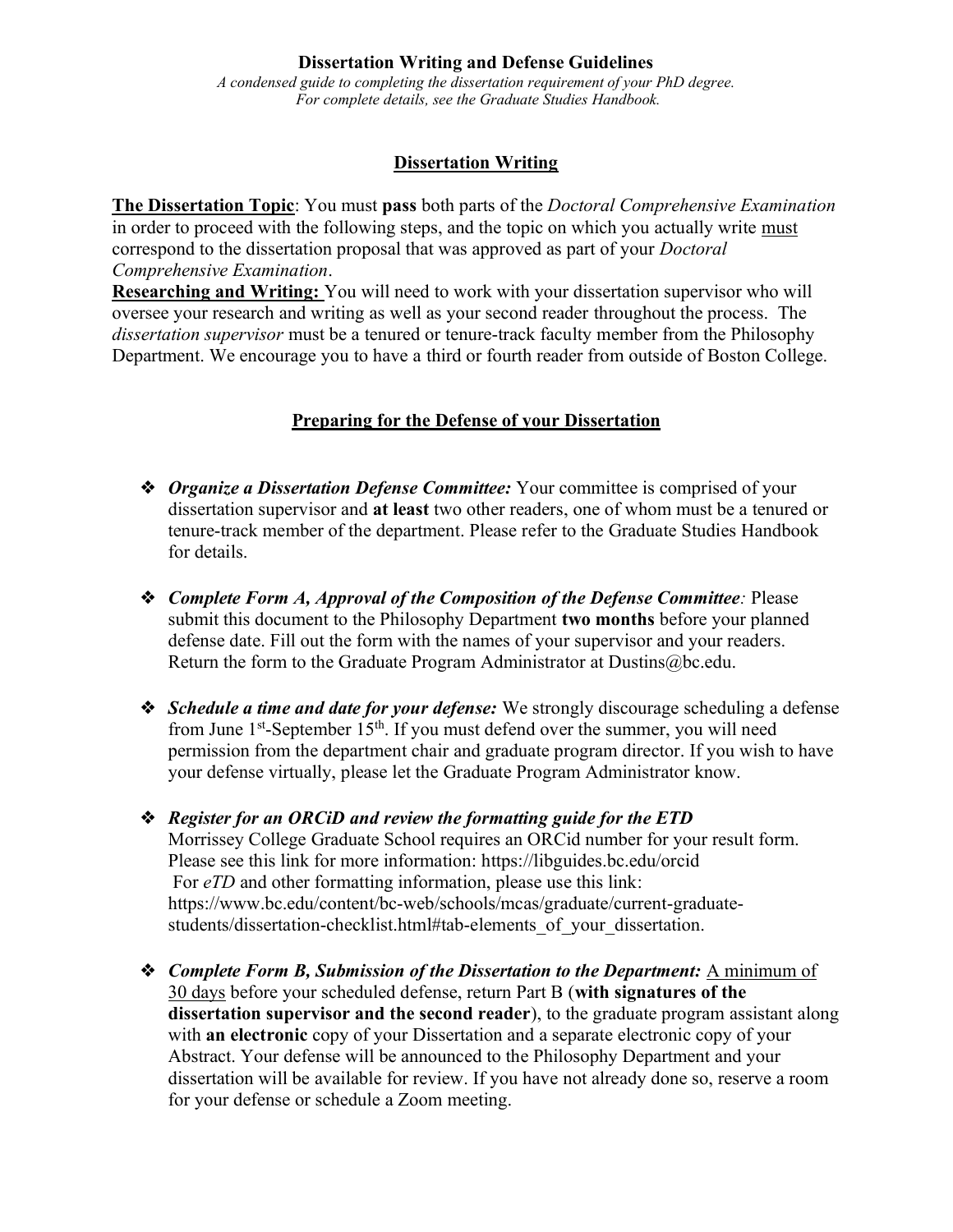# **Dissertation Defense and Graduation**

- ❖ *Defend your Dissertation:* After your defense is announced to the department, all members of the Philosophy Department will be able to request electronic access to read your dissertation and attend your defense. If you wish to graduate in May, you must defend on or before April 1<sup>st</sup>. After that date, your graduation date will be in August or December.
- ❖ *The Morrissey College Result Form "Signature Page"* (aka "ballot") is now an online document that can be signed electronically. Please see complete instructions at the end of this document. If all signatures are electronic, your supervisor may send the signature page to Sarah Dustin Smith at [dustins@bc.edu.](mailto:dustins@bc.edu) For an in person defense, three original signature pages are required and should be returned to Sarah Dustin Smith.
- ❖ *Submit your Dissertation to the Dean*: After the successful defense, **you are required** to submit an **electronic** copy of your dissertation to the Graduate Dean's Office through [eTD@BC.](https://www.bc.edu/content/bc-web/schools/mcas/graduate/current-graduate-students/dissertation-checklist.html) Please see attachment as well as this website for complete instructions on formatting and submitting your dissertation *[https://libguides.bc.edu/graduate-etd.](https://libguides.bc.edu/graduate-etd)* You **will not be cleared for graduation until after your dissertation is submitted**.
- ❖ You must also submit one **printed** copy of your dissertation to the **Graduate Program Administrator.**
- ❖ It is the responsibility of the candidate to comply with the regulations of the Morrissey Graduate School and with the requirements of the University Registrar: *[https://www.bc.edu/content/bc-web/schools/mcas/graduate/current-graduate](https://www.bc.edu/content/bc-web/schools/mcas/graduate/current-graduate-students/dissertation-checklist.html)[students/dissertation-checklist.html.](https://www.bc.edu/content/bc-web/schools/mcas/graduate/current-graduate-students/dissertation-checklist.html)*

**If you have additional questions, please refer to the Graduate Studies Handbook or contact the Graduate Program Administrator at Dustins@bc.edu.**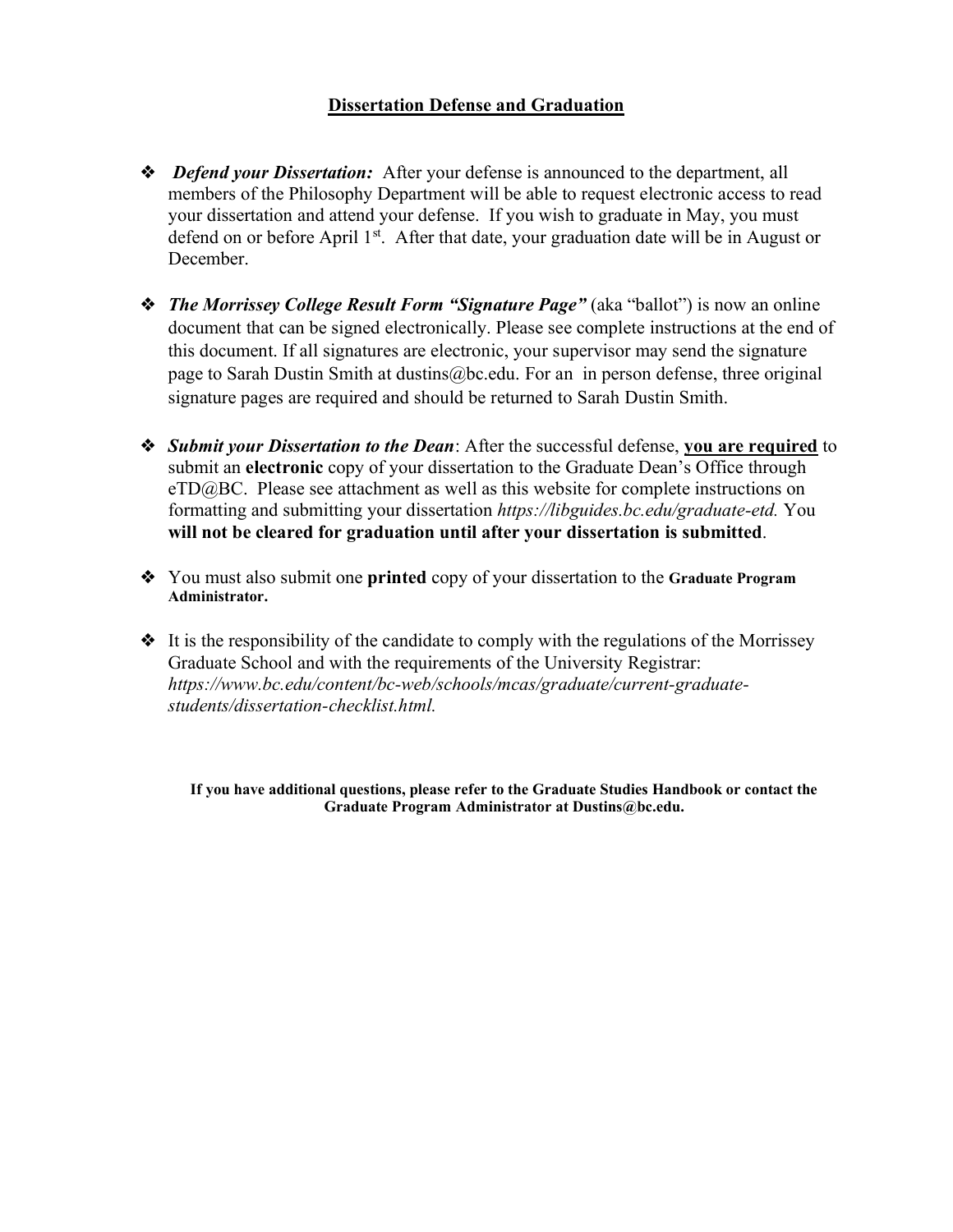# **FTD Checklist for Students**

This to-do list is compiled by Boston College Libraries and includes action items for students who will be submitting dissertations or theses to ProQuest.

# Decide

- □ Do you want to make full text available in eScholarship@BC? Note: Optional but recommended. Open Access works see an average 17% increase in citations
- compared to works behind a paywall such as ProQuest. □ If yes, do you want to apply a Creative Commons license? Which one?
- □ Do you need a temporary embargo? How long? (6 months, 1 year, or 2 years)
- □ Do you need to prevent search engines from accessing your dissertation in ProQuest?
- Have you registered for an ORCID?
	- Note: Optional but recommended.
- □ Do you want ProQuest to register your copyright? Note: ProQuest charges \$55 to register a copyright for you. You may register it yourself at Copyright.gov for \$35.

# Prepare

- D Have you followed your school/department quidelines for the format and structure of your dissertation?
- $\Box$  Are the first three pages (in order) title page, copyright page, abstract page?
- $\Box$  Is the title consistent on the title page and the abstract page?
- □ Is your name consistent on the title, copyright, and abstract pages?
- □ Did you review your document for third-party copyright materials and acquire any necessary permissions or document any Fair Use rationale?
- Did you check to ensure that all fonts are embedded in your PDF? Note for LaTeX users: Make sure you are not using Type 3 fonts, which cannot be embedded.
- Check the security settings on your PDF. Are they set to Security Method → No Security?
- Check the Document Restrictions Summary. Is it set to Document Restrictions Summary → Everything allowed?

# Submit

- □ Have you gathered together the information you need for your ProQuest submission?
	- Your current and future contact information
	- o Name of your committee chair
	- o Year your manuscript was completed; year your degree was awarded
	- o Type of degree
	- o Department
	- A copy of your abstract that you can cut and paste into your ProQuest account
	- PDF of your dissertation/thesis: any supplemental files
	- o Subject categories and additional keywords or phrases
	- o If your dissertation/thesis is in a foreign language, the title and abstract in English
- Is your name and the title of your thesis or dissertation on the ProQuest account the same as on your PDF?

#### For details, more information, and the link to ProQuest, visit bc.edu/etd.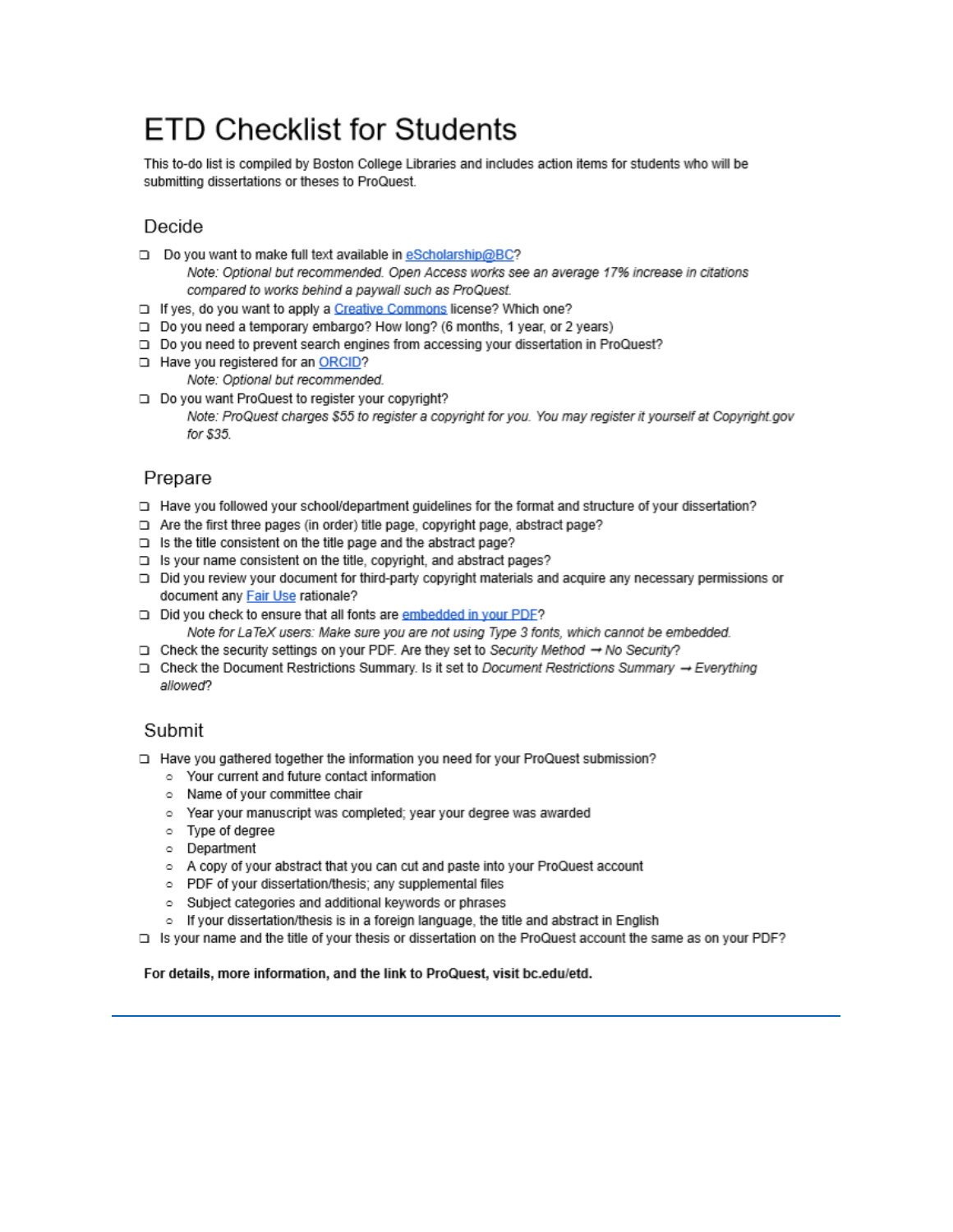# **PhD DISSERTATION DEFENSE PREPARATION (Form A)**

**(Please submit this form 60 days prior to your defense date)**

| <b>A. Approval of the Composition of the Defense Committee</b> |                    |  |
|----------------------------------------------------------------|--------------------|--|
| Name of the dissertation supervisor (first reader):            |                    |  |
| Name of the second reader                                      | <b>Institution</b> |  |
| Name of the third reader                                       | <b>Institution</b> |  |
| Name of the fourth reader                                      | <b>Institution</b> |  |
| 1. Approval of the Defense Committee:                          |                    |  |
| <b>Signature of the Graduate Program Director</b>              | <b>Date</b>        |  |
| 2. Filing with the MCAS Graduate Dean's Office:                |                    |  |

 $\mathcal{L}_\mathcal{L} = \{ \mathcal{L}_\mathcal{L} = \{ \mathcal{L}_\mathcal{L} = \{ \mathcal{L}_\mathcal{L} = \{ \mathcal{L}_\mathcal{L} = \{ \mathcal{L}_\mathcal{L} = \{ \mathcal{L}_\mathcal{L} = \{ \mathcal{L}_\mathcal{L} = \{ \mathcal{L}_\mathcal{L} = \{ \mathcal{L}_\mathcal{L} = \{ \mathcal{L}_\mathcal{L} = \{ \mathcal{L}_\mathcal{L} = \{ \mathcal{L}_\mathcal{L} = \{ \mathcal{L}_\mathcal{L} = \{ \mathcal{L}_\mathcal{$ 

**Signature of the Graduate Program Assistant Date**